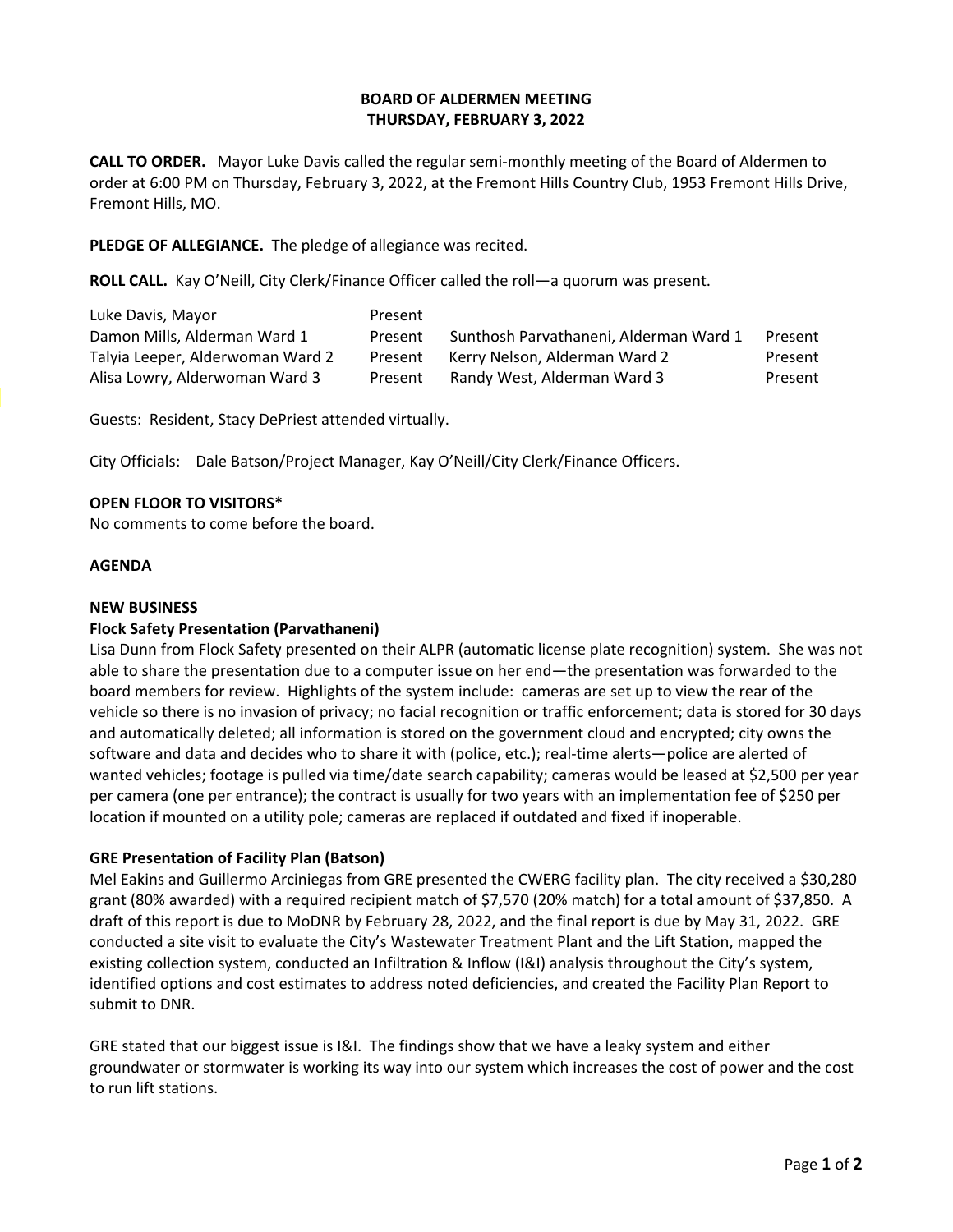GRE conducted an I&I study where they installed flow meters in the ground to measure water and locate areas of concern. They proposed five alternatives:

- 1. Convert the WWTP into a non-discharge system (not practical)
- 2. Regionalization—we hook onto another plant (not practical)
- 3. Reduce I&I by addressing Priority 1 drainage areas (do further investigation; repair those areas by conducting smoke testing, cleaning and CCTV, and investigating manholes (\$617,000)
- 4. Reduce I&I by addressing Priority 1 & 2 drainage areas (\$1,113,038)
- 5. Reduce I&I by addressing Priority 1, 2, & 3 drainage areas (\$1,268,676)

GRE recommends the city start with the Priority 1 areas and then work through the system from highest to lowest priority areas as funds allow. They recommended using ARPA funds and applying for other grants and funding. GRE will help us with funding opportunities and recommended we use our ARPA money to match funds. ARPA funding must be committed by December 2024 and spent by December 2026. GRE is required to recommend a project as part of this report, but we are not required do anything because we are not in violation. Batson will keep a visual log of the manhole inspections. We will discuss a path forward at a future meeting.

# **Fremont Road Mobile Home Park (Batson)**

Batson reported that the mobile home park on Fremont Road sold in January and is under new ownership by a couple who buys investment properties. The owners questioned the possibility of annexation and tying into our treatment plant. They would like to take out the 18 mobile homes and develop the five-acre lot into multifamily units (40 units/20 structures). The mobile homes are currently on the lift station that feeds to Ozark. Our plant wouldn't be able to accommodate the additional gallons each day—we also need to factor in the commercial and empty lots. If annexed into our city, it would be voluntary and would not occur until the development is completed.

#### **OLD BUSINESS**

# **Citywide Fiber (Mills)**

A map of progress as of February 2 was made a part of the board packet. Mills spoke with Brandon who is putting together a video for residents to communicate the next level of installation. Net Vision is averaging 1500 feet of conduit per week. There has been installation to one home on Winged Foot Drive, and Mills was led to believe that several homes will soon be getting service. Anyone who has stated their interest will be contacted by Net Vision in person or by phone call, email, or letter.

# **REPORTS FROM COMMITTEES**

**Planning and Zoning** Nothing to report.

# **Treatment Plant**

# **Six-Month Overview of Plant Maintenance (Batson)**

A six-month overview of the plant maintenance was made a part of the board packet. Batson plans to present this report to the board every six months. Batson will share how many pumps we have and take pictures of the different parts of the plant to explain their functions, so the board has a better understanding of the plant and how it works. Rob will be taking pictures of items that are going through the system that aren't supposed to be flushed—we can send these pictures to the residents to show them what it looks like on the other end. Lowry stated that maintenance for these types of issues could affect the sewer rate in the future.

# **Streets**

# **City Signs (Batson)**

Batson sent an email to the board with information on the different pricing options for the city signs. We budgeted \$3,000 for signs for 2022. A final decision has not yet been made. The price of materials has gone